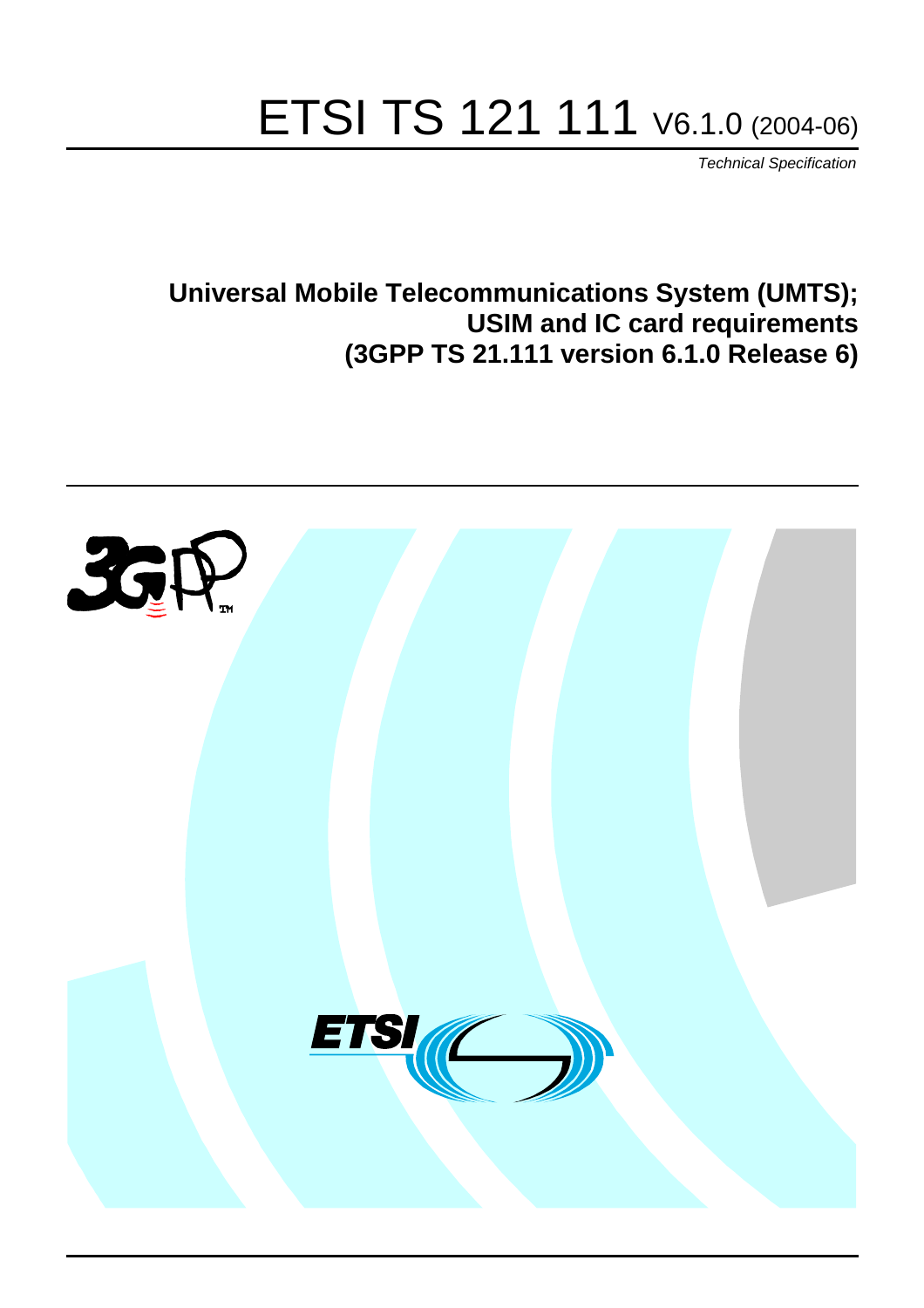Reference RTS/TSGT-0321111v610

> Keywords UMTS

#### **ETSI**

#### 650 Route des Lucioles F-06921 Sophia Antipolis Cedex - FRANCE

Tel.: +33 4 92 94 42 00 Fax: +33 4 93 65 47 16

Siret N° 348 623 562 00017 - NAF 742 C Association à but non lucratif enregistrée à la Sous-Préfecture de Grasse (06) N° 7803/88

#### **Important notice**

Individual copies of the present document can be downloaded from: [http://www.etsi.org](http://www.etsi.org/)

The present document may be made available in more than one electronic version or in print. In any case of existing or perceived difference in contents between such versions, the reference version is the Portable Document Format (PDF). In case of dispute, the reference shall be the printing on ETSI printers of the PDF version kept on a specific network drive within ETSI Secretariat.

Users of the present document should be aware that the document may be subject to revision or change of status. Information on the current status of this and other ETSI documents is available at <http://portal.etsi.org/tb/status/status.asp>

If you find errors in the present document, please send your comment to one of the following services: [http://portal.etsi.org/chaircor/ETSI\\_support.asp](http://portal.etsi.org/chaircor/ETSI_support.asp)

#### **Copyright Notification**

No part may be reproduced except as authorized by written permission. The copyright and the foregoing restriction extend to reproduction in all media.

> © European Telecommunications Standards Institute 2004. All rights reserved.

**DECT**TM, **PLUGTESTS**TM and **UMTS**TM are Trade Marks of ETSI registered for the benefit of its Members. **TIPHON**TM and the **TIPHON logo** are Trade Marks currently being registered by ETSI for the benefit of its Members. **3GPP**TM is a Trade Mark of ETSI registered for the benefit of its Members and of the 3GPP Organizational Partners.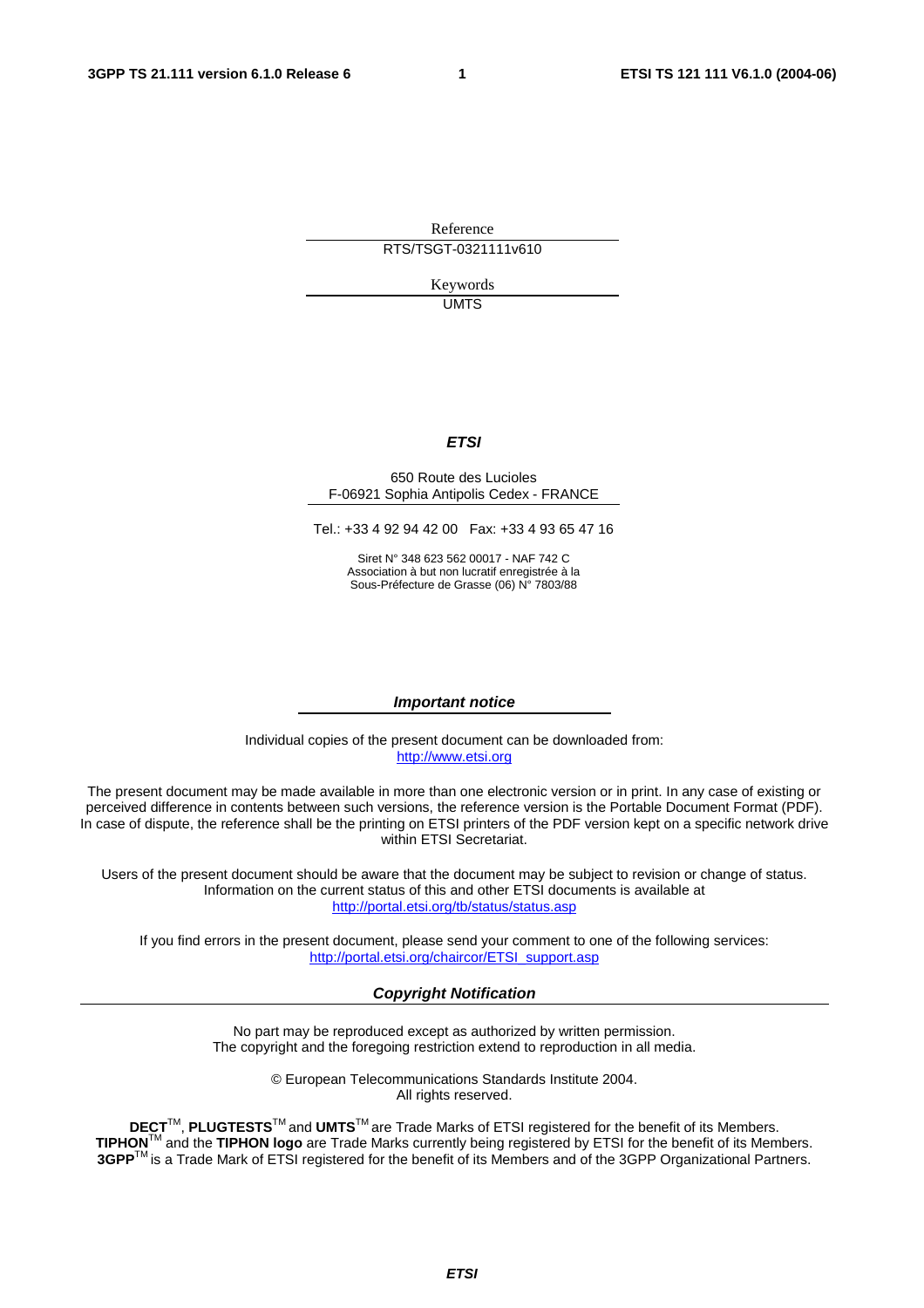## Intellectual Property Rights

IPRs essential or potentially essential to the present document may have been declared to ETSI. The information pertaining to these essential IPRs, if any, is publicly available for **ETSI members and non-members**, and can be found in ETSI SR 000 314: *"Intellectual Property Rights (IPRs); Essential, or potentially Essential, IPRs notified to ETSI in respect of ETSI standards"*, which is available from the ETSI Secretariat. Latest updates are available on the ETSI Web server ([http://webapp.etsi.org/IPR/home.asp\)](http://webapp.etsi.org/IPR/home.asp).

Pursuant to the ETSI IPR Policy, no investigation, including IPR searches, has been carried out by ETSI. No guarantee can be given as to the existence of other IPRs not referenced in ETSI SR 000 314 (or the updates on the ETSI Web server) which are, or may be, or may become, essential to the present document.

### Foreword

This Technical Specification (TS) has been produced by ETSI 3rd Generation Partnership Project (3GPP).

The present document may refer to technical specifications or reports using their 3GPP identities, UMTS identities or GSM identities. These should be interpreted as being references to the corresponding ETSI deliverables.

The cross reference between GSM, UMTS, 3GPP and ETSI identities can be found under <http://webapp.etsi.org/key/queryform.asp>.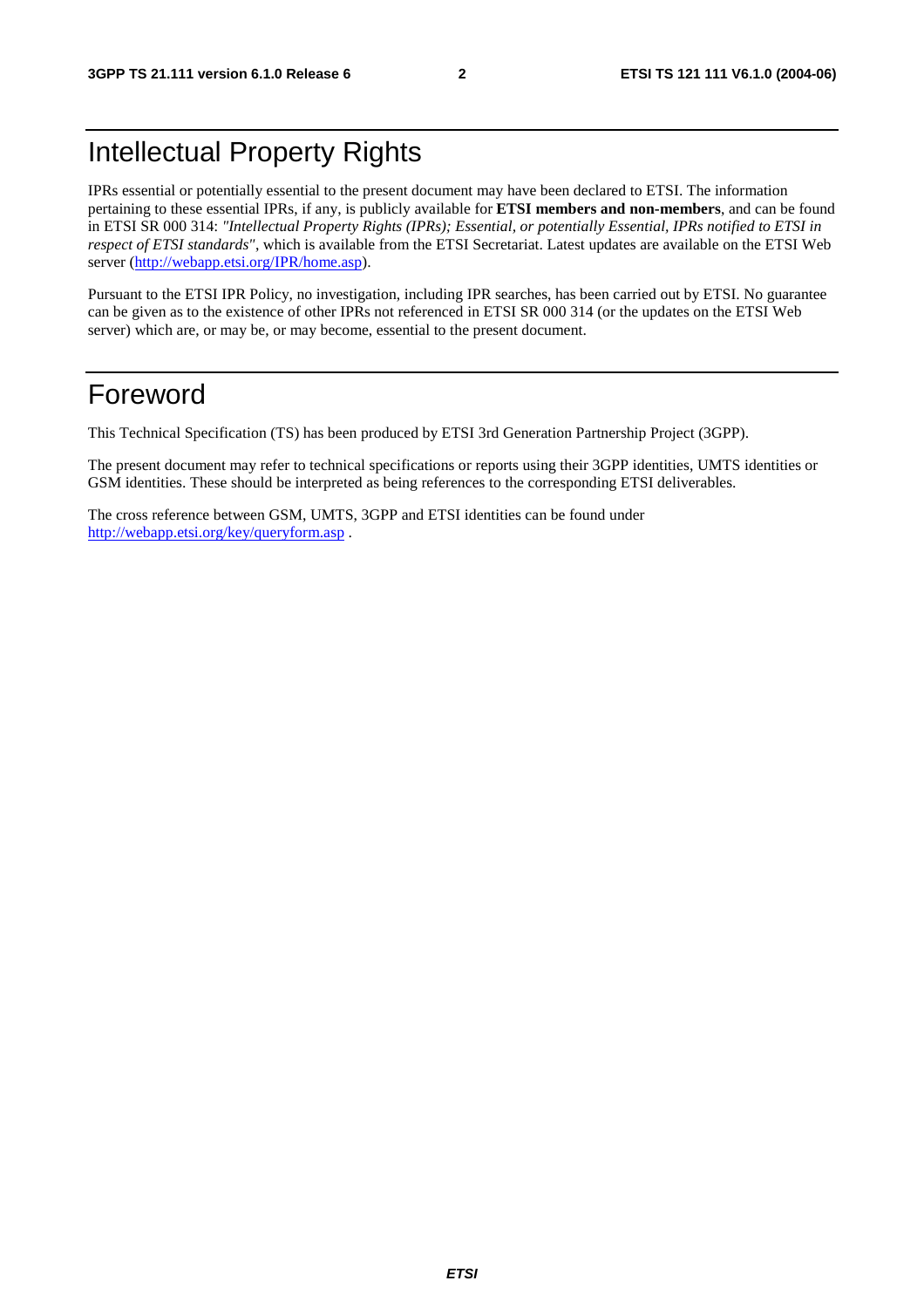$\mathbf{3}$ 

# Contents

| 1                |                               |  |
|------------------|-------------------------------|--|
| 2                |                               |  |
| 2.1              |                               |  |
| 2.2              |                               |  |
| 3                |                               |  |
| 3.1              |                               |  |
| 3.2              |                               |  |
| 3.3              |                               |  |
| 4                |                               |  |
| 5                |                               |  |
| 5.1              |                               |  |
| 5.2<br>5.3       |                               |  |
| 5.4              |                               |  |
| 5.5              |                               |  |
| 5.6              |                               |  |
| 5.7              |                               |  |
| 6                |                               |  |
| 6.1              |                               |  |
| 6.2              |                               |  |
| 7                |                               |  |
| 7.1              |                               |  |
| 7.2<br>7.3       |                               |  |
| 7.4              |                               |  |
| 7.5              |                               |  |
| 8                |                               |  |
| 8.1              |                               |  |
| 8.2              |                               |  |
| 9                |                               |  |
| 9.1              |                               |  |
| 10               |                               |  |
| 10.1             |                               |  |
| 10.2             |                               |  |
| 10.2.1<br>10.2.2 |                               |  |
| 10.2.3           |                               |  |
| 10.2.4           |                               |  |
| 10.2.5           |                               |  |
| 10.2.6           |                               |  |
| 10.2.7           |                               |  |
| 10.3             |                               |  |
| 11               |                               |  |
| 11.1<br>11.2     |                               |  |
|                  |                               |  |
|                  | <b>Annex A (Informative):</b> |  |
|                  |                               |  |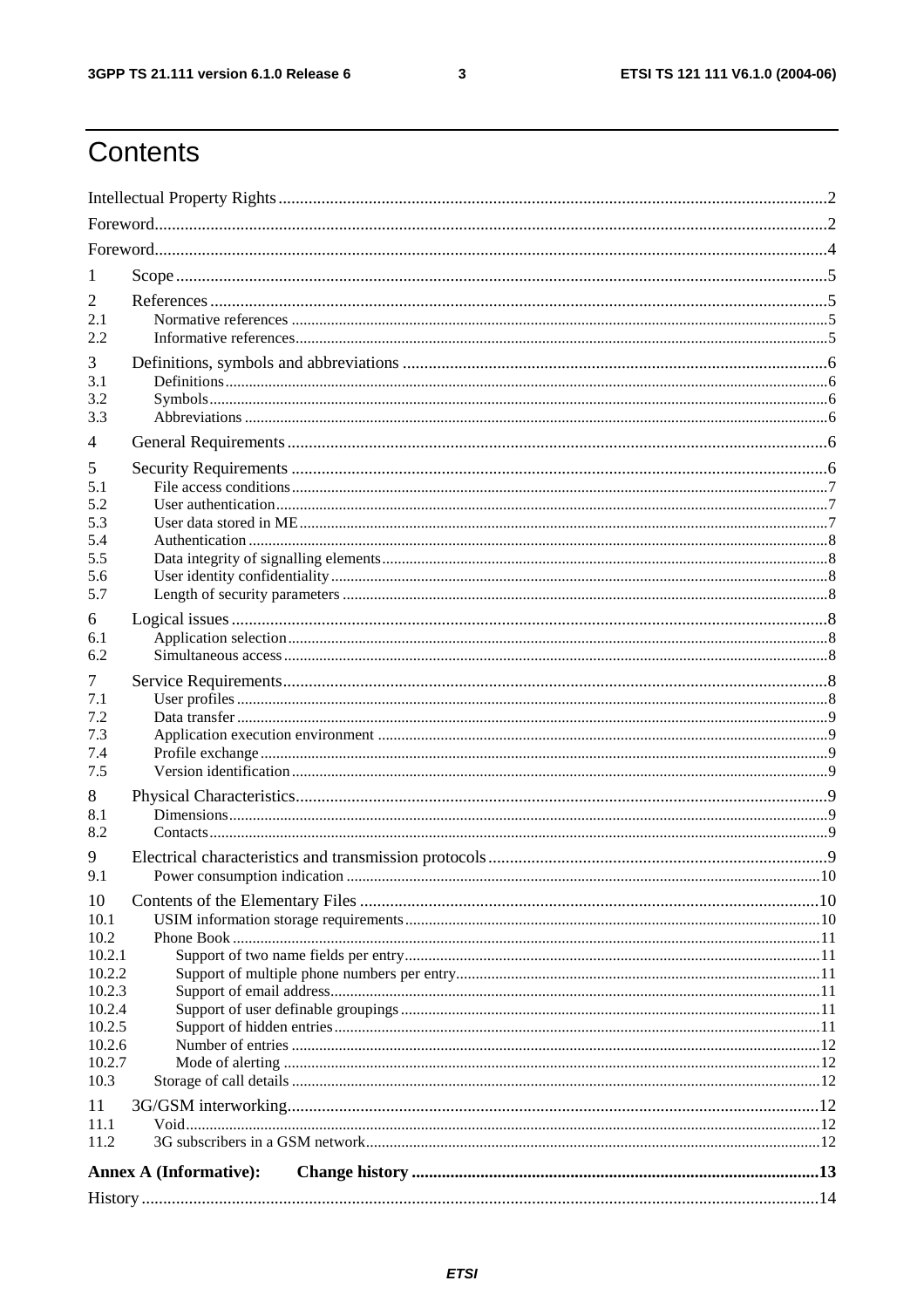### Foreword

This Technical Specification has been produced by the 3GPP.

The contents of the present document are subject to continuing work within the TSG and may change following formal TSG approval. Should the TSG modify the contents of this TS, it will be re-released by the TSG with an identifying change of release date and an increase in version number as follows:

Version x.y.z

where:

- x the first digit:
	- 1 presented to TSG for information;
	- 2 presented to TSG for approval;
	- $\geq$ 3 Indicates TSG approved document under change control.
- y the second digit is incremented for all changes of substance, i.e. technical enhancements, corrections, updates, etc.
- z the third digit is incremented when editorial only changes have been incorporated in the document.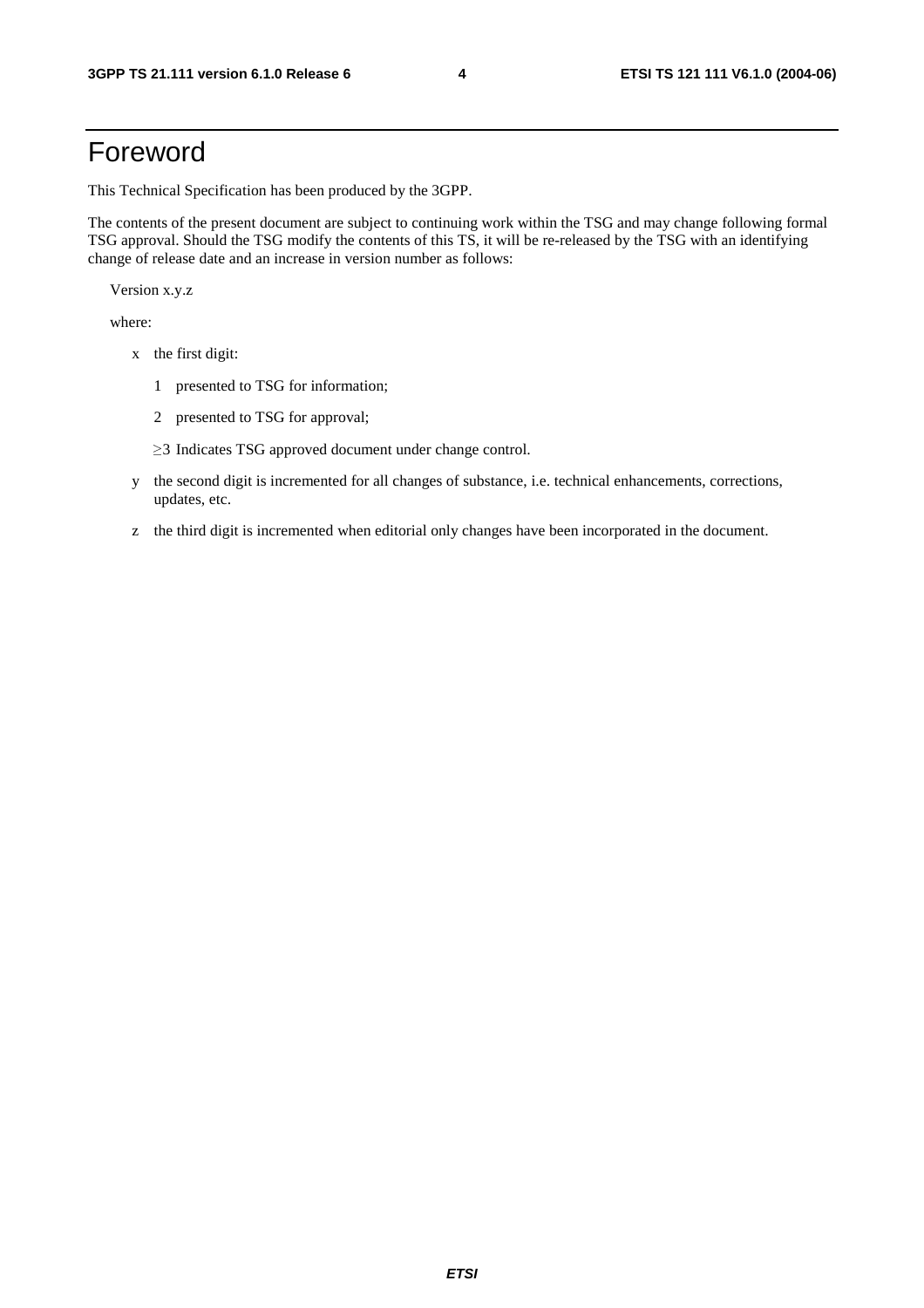### 1 Scope

This document defines the requirements of the USIM (Universal Subscriber Identity Module) and the IC card for 3G (UICC). These are derived from the service and security requirements defined in 3G TS 22.100 [1] and 3G TS 22.101 [2]. The USIM is a 3G application on an IC card. It inter-operates with a 3G terminal and provides access to 3G services. This document is intended to serve as a basis for the detailed specification of the USIM and the UICC, and the interface to the 3G terminal.

### 2 References

#### 2.1 Normative references

The following documents contain provisions which, through reference in this text, constitute provisions of the present document.

- References are either specific (identified by date of publication, edition number, version number, etc.) or non-specific.
- For a specific reference, subsequent revisions do not apply.
- For a non-specific reference, the latest version applies.
- [1] 3GPP TS 22.100: "UMTS phase 1 Release 99".
- [2] 3GPP TS 22.101: "Service principles".
- [3] 3GPP TS 31.101: "UICC-Terminal Interface; Physical and Logical Characteristics".
- [4] Void
- [5] 3GPP TS 31.110: "Numbering system for telecommunication IC card applications".
- [6] 3GPP TS 31.111: "USIM Application Toolkit (USAT)".
- [7] 3GPP TS 33.102: "3G Security: Security Architecture".
- [8] 3GPP TS 11.11: "Specification of the Subscriber Identity Module Mobile Equipment (SIM ME) interface".
- [9] 3GPP TS 11.12: "Specification of the 3 Volt Subscriber Identity Module Mobile Equipment (SIM - ME) interface".
- [10] 3GPP TS 11.18: "Specification of the 1.8 Volt Subscriber Identity Module Mobile Equipment (SIM - ME) interface".
- [11] ISO/IEC 7816-3 (1997): "Identification cards Integrated circuit(s) cards with contacts, Part 3: Electronic signals and transmission protocols".
- [12] ISO/IEC 7816-4 (1995): "Identification cards Integrated circuit(s) cards with contacts, Part 4: Interindustry commands for interchange".
- [13] ISO/IEC 7816-5 (1994): "Identification cards Integrated circuit(s) cards with contacts, Part 5: Numbering system and registration procedure for application identifiers".

#### 2.2 Informative references

- [20] 3GPP TS 02.48: " Security Mechanisms for the SIM application toolkit; Stage 1".
- [21] 3GPP TS 03.48: "Security Mechanisms for the SIM application toolkit; Stage 2".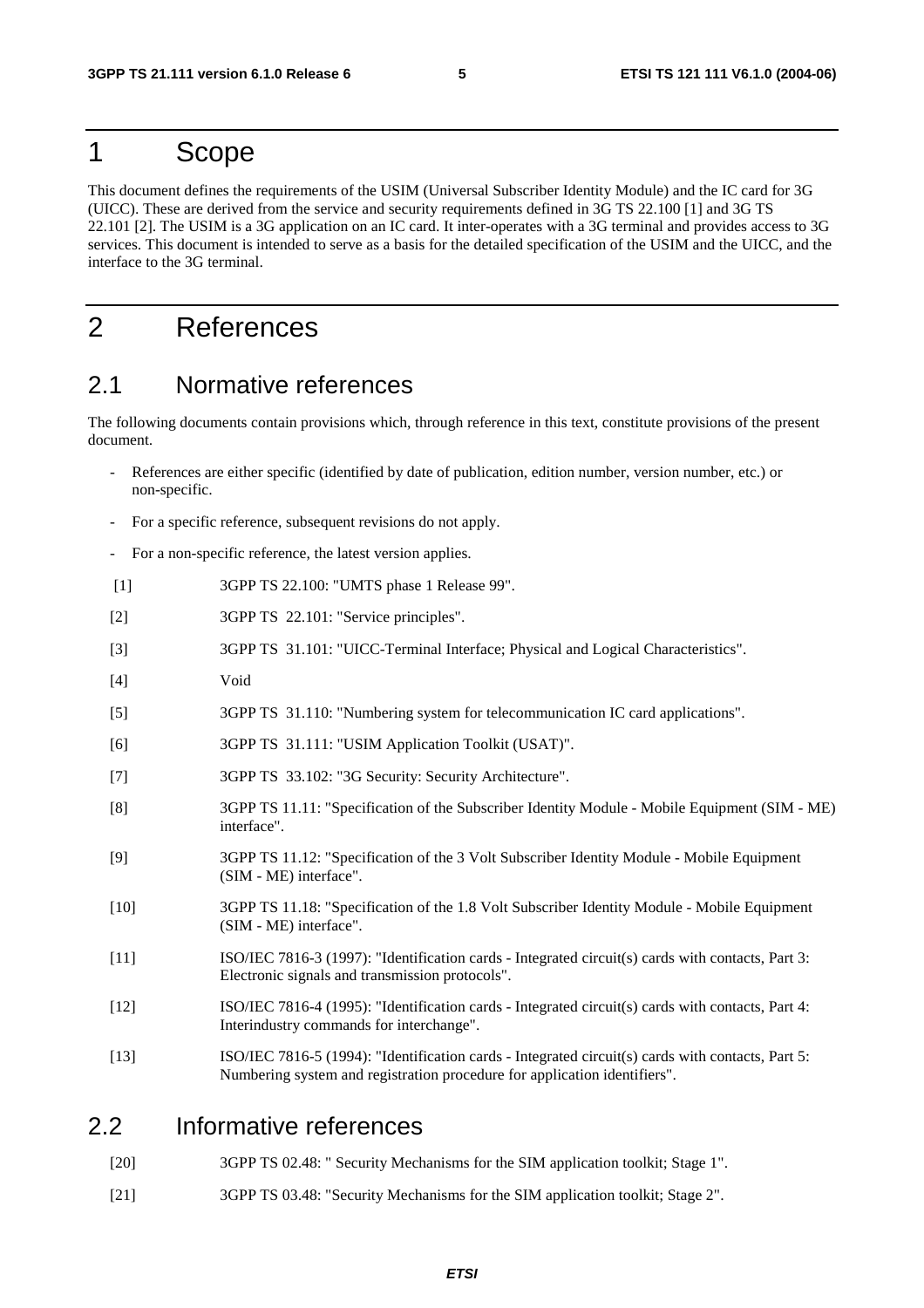### 3 Definitions, symbols and abbreviations

#### 3.1 Definitions

For the purposes of the present document, the following definitions apply:

| UICC | A removable IC card containing a USIM. |
|------|----------------------------------------|
|------|----------------------------------------|

USIM A 3G application on an IC card.

#### 3.2 Symbols

Vpp Programming voltage

#### 3.3 Abbreviations

For the purposes of the present document, the following abbreviations apply:

| <b>ADN</b>  | <b>Abbreviated Dialling Number</b>              |
|-------------|-------------------------------------------------|
| <b>ATR</b>  | Answer To Reset                                 |
| DF          | Dedicated File                                  |
| EF          | Elementary File                                 |
| <b>FFS</b>  | For Further Study                               |
| <b>ICC</b>  | <b>Integrated Circuit Card</b>                  |
| IK          | Integrity Key                                   |
| <b>IMSI</b> | <b>International Mobile Subscriber Identity</b> |
| ME          | Mobile Equipment                                |
| MF          | Master File                                     |
| <b>PIN</b>  | Personal Identification Number                  |
| <b>PPS</b>  | Protocol and Parameter Selection                |
| <b>SIM</b>  | <b>Subscriber Identity Module</b>               |
| UІА         | 3G Integrity Algorithm                          |
| USIM        | Universal Subscriber Identity Module            |
|             |                                                 |

# 4 General Requirements

The UICC shall be a removable module containing a USIM. The USIM shall contain an identity which unambiguously identifies a subscriber.

For access to 3G services, a UICC containing a valid USIM shall be present at all times, other than for emergency calls.

The specifications shall support the security requirements as defined in 33.102 [7].

The USIM shall provide storage for subscription and subscriber related information.

The UICC/USIM may also contain applications which use the features defined in the USIM Application Toolkit specification 3G TS 31.111 [6].

# 5 Security Requirements

The USIM shall be used to provide security features. If the UICC is removed from the 3G terminal, the service shall be terminated immediately. The functions of the USIM include authenticating itself to the network and vice versa, authenticating the user and providing additional security functions as defined in 3G TS 33.102 [7].

The USIM shall be unambiguously identified, also in the case of pre-paid subscriptions.

Means shall be provided to prevent fraudulent use of stolen IC Cards.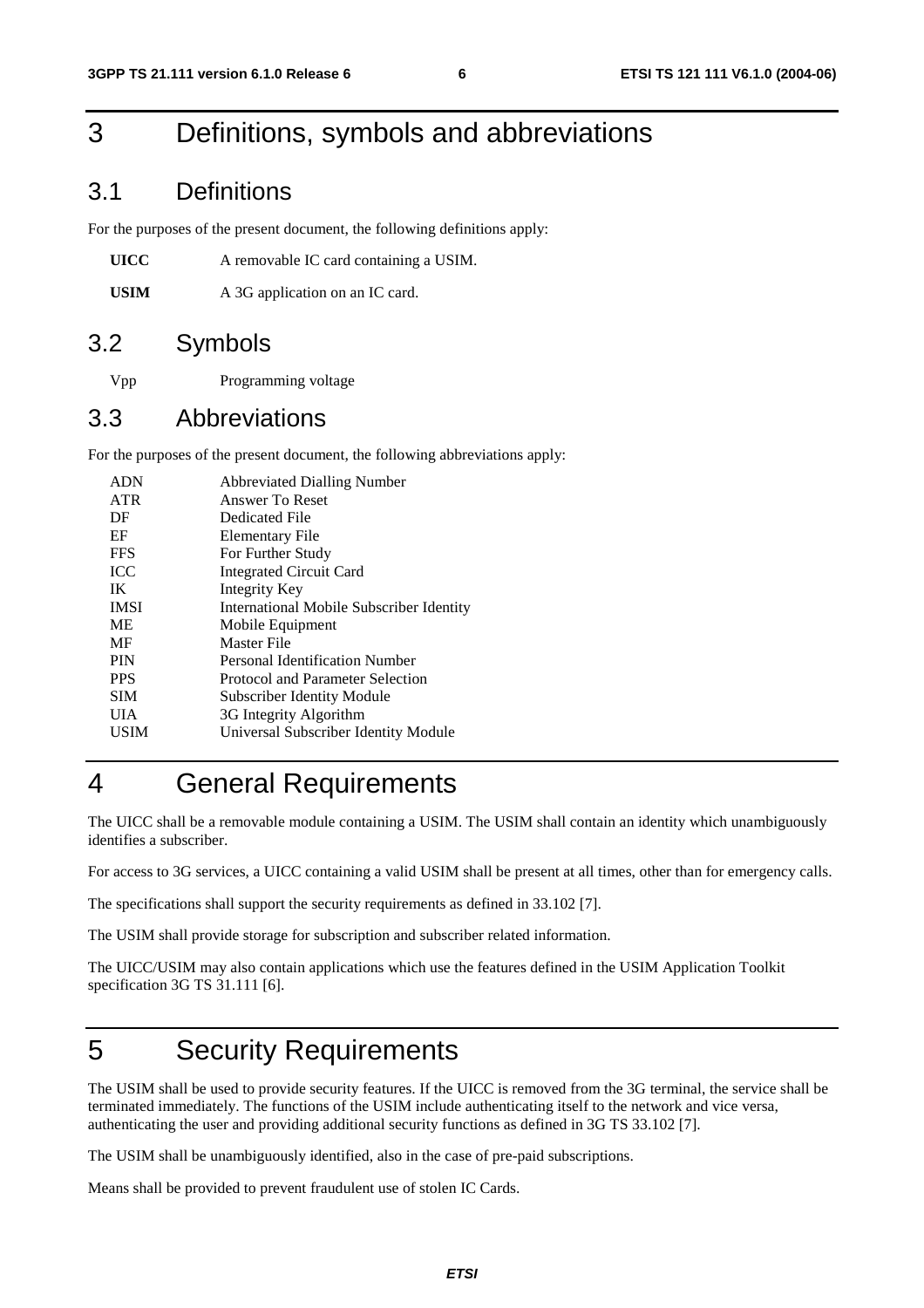It shall not be possible to access data intended for USIM internal use, e.g. authentication keys.

Further details of the following requirements are given in 33.102 [7].

#### 5.1 File access conditions

Actions, such as READ, UPDATE on UICC data shall be controlled by access conditions. These shall be satisfied prior to the action being performed.

Since a UICC may contain multiple (3G and non-3G) applications, a flexible method of controlling file access shall be provided.

#### 5.2 User authentication

The USIM shall support means to authenticate the user, to provide, for example, protection against the use of stolen cards. For the USIM, authentication shall be performed by the verification of a numeric PIN of four (4) to eight (8) decimal digits.

A function to disable user authentication may exist which may be inhibited by the application provider, in which case the user shall always use the PIN. Otherwise, the user may decide whether or not to make use of the user authentication function. If disabled, the user authentication function remains disabled until the user specifically re-enables it.

Following correct PIN presentation, the ME may perform functions and actions on USIM data, which are protected by the relevant access condition.

If an incorrect PIN is entered, an indication shall be given to the user. After three (3) consecutive incorrect entries the relevant PIN is blocked, i.e. functions and actions on data protected by the access condition shall no longer be possible, even if between attempts the UICC has been removed, the USIM has been deselected or the ME has been switched off. Once a PIN is blocked, further PIN verifications shall be denied.

The USIM shall support a mechanism for unblocking a blocked PIN. Unblocking of a PIN is performed by using the relevant PIN Unblocking Key.

PINs, but not Unblock PINS, shall be changeable by the user following correct entry of either the current PIN or Unblock PIN.

The Unblock PIN shall consist of eight (8) decimal digits and shall not be changeable by the user. If an incorrect Unblock PIN is presented, an indication shall be given to the user. After ten (10) consecutive incorrect entries, the Unblock PIN shall be blocked, even if between attempts the UICC has been removed, the USIM has been deselected or the ME has been switched off. Unblocking of a blocked PIN shall not be possible.

It shall not be possible to read PINs or Unblock PINs.

#### 5.3 User data stored in ME

Subject to the exception below, all user related information transferred into the ME during network operations shall be deleted from the ME after removal of the UICC, deselection of the USIM, deactivation of the ME, or following an electrical reset of the UICC. [This includes any data that was transferred to the ME by USIM Application Toolkit commands. FFS]

User related security codes such as PIN and Unblock PIN may only be stored by the ME during the procedures involving such a code and shall be discarded by the ME immediately after completion of the procedure.

Optionally, an ME may retain some less security-sensitive data at UICC removal, USIM deselection or ME switch-off. Such data are SMS, ADN/SSC, FDN/SSC, LND. These data, when stored in the ME, shall only be readable/retrievable if the same USIM is reactivated (as determined by the IMSI). If the IMSI is retained in the ME for this purpose, it shall be stored securely and shall not be able to be read out.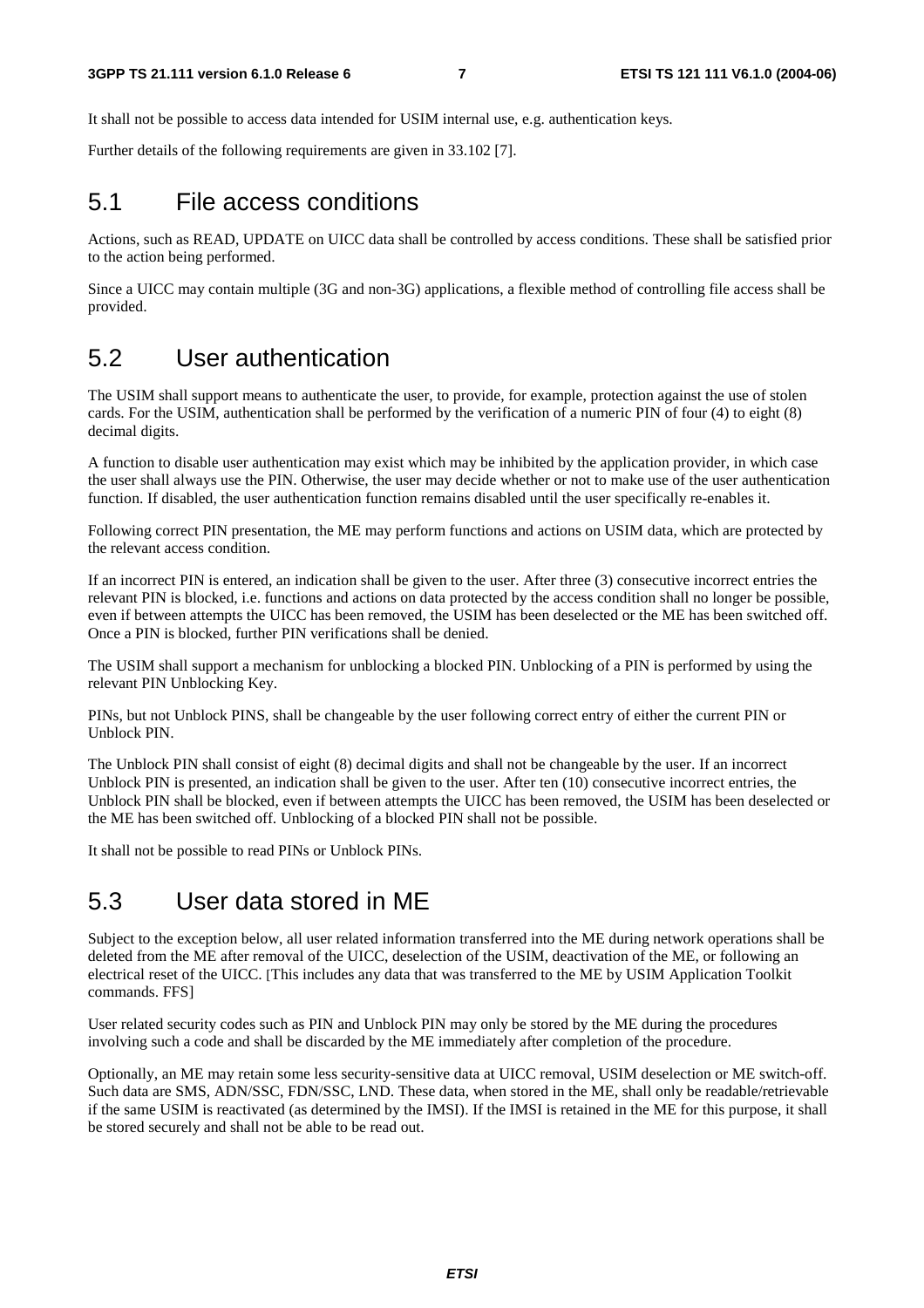### 5.4 Authentication

A means shall be specified to mutually authenticate the USIM and the network by showing knowledge of a secret key K which is shared between and available only to the USIM and in the user's Home Environment. The method is composed of a challenge/response and key establishment protocol combined with a sequence number-based one-pass protocol for network authentication.

### 5.5 Data integrity of signalling elements

Some signalling information elements are considered sensitive and must be integrity protected. An integrity function shall be applied on certain signalling information elements transmitted between the ME and the network.

The 3GPP Integrity Algorithm (UIA) is used with an Integrity Key (IK) to compute a message authentication code for a given message. The setting of IK is triggered by the authentication procedure. IK shall be stored on the USIM.

#### 5.6 User identity confidentiality

A mechanism shall be specified to provide user identity confidentiality by means of a temporary identity.

### 5.7 Length of security parameters

In order to allow for enhancements of the security level in 3G, the following requirements shall be covered:

- all security-related parameters for 3G shall be accompanied by a length indicator;
- the USIM shall support variable-length security parameters.

If the USIM supports the GSM security mechanisms in addition to 3G security, fixed length security parameters according to GSM 11.11 [8] shall be supported in addition.

### 6 Logical issues

### 6.1 Application selection

In a multiapplication environment, a flexible application selection method is required. The application identifier defined in ISO/IEC 7816-5 [13] and 3G TS 31.110 [5] should be used for application selection. Direct application selection, including selection by partial DF name and the  $EF_{\text{DIR}}$  concept of ISO/IEC 7816-4 [12] shall be followed. In particular, a mechanism for the ME and the UICC shall be specified in order to allow the user, when the ME is in idle mode, to select and activate one amongst those which are available and supported by the ME (this will permit the user to choose, for instance, between 2 different USIM applications). At switch on, the last active USIM shall be automatically selected. The last active USIM shall be stored on the UICC. By default if there is no last active USIM defined in the UICC, the user shall be able to select the active USIM amongst those available on the UICC.

#### 6.2 Simultaneous access

A mechanism shall be specified for simultaneous access to several files or applications.

### 7 Service Requirements

#### 7.1 User profiles

Each USIM shall contain at least one user profile [FFS].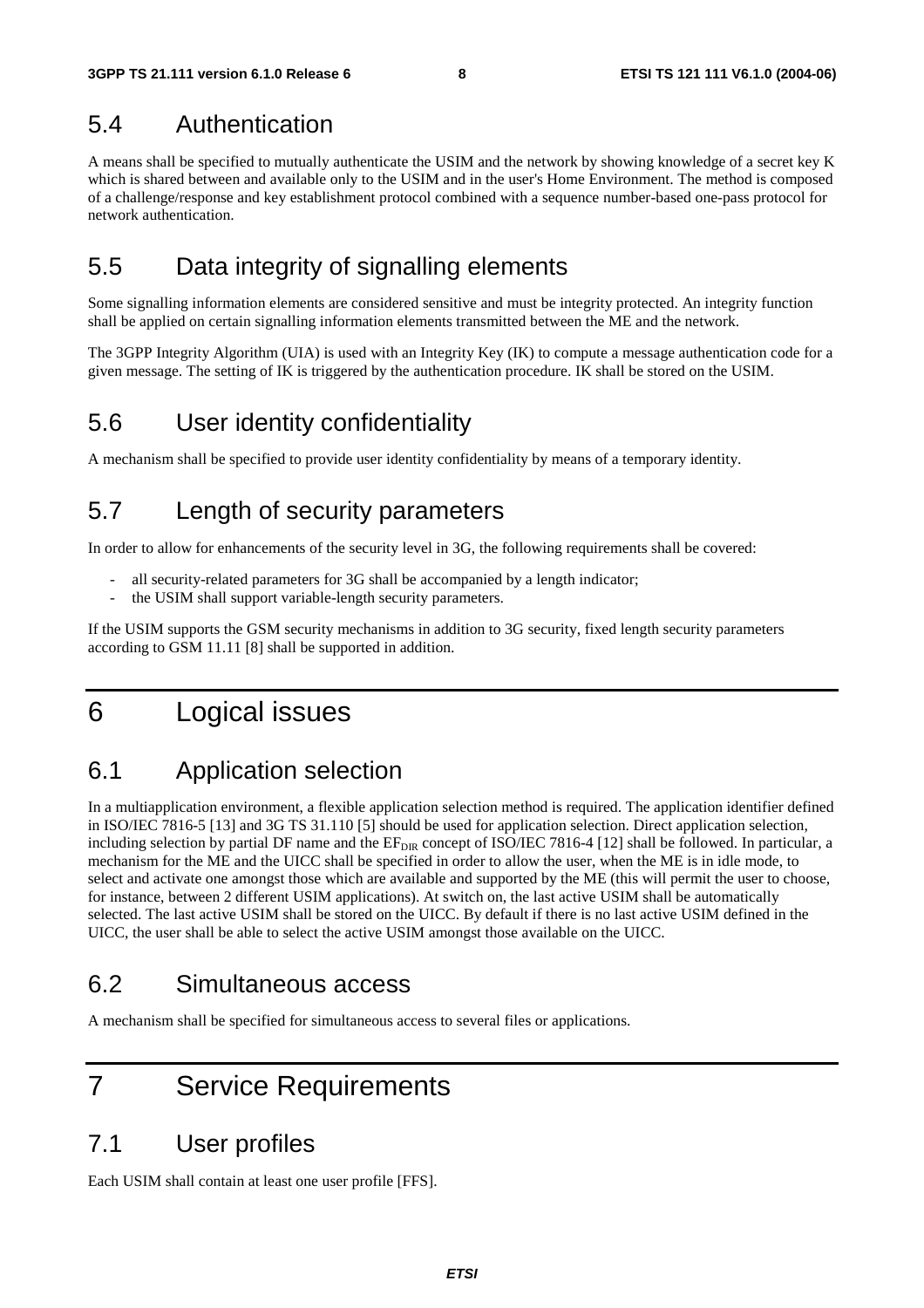#### 7.2 Data transfer

A mechanism allowing highly secure transfer of applications and/or associated data to/from the UICC/USIM shall be specified in line with the requirements in 3G TS 22.101 [2]. This requires a secure transfer mechanism. GSM 02.48 [20] and GSM 03.48 [21] could be considered here, however this is limited to the case where the application to be downloaded runs in the context of an existing subscription. The security requirements in the case where, for instance, a new USIM or other application has to be downloaded, requires further study.

It is envisaged that in early USIM specifications, the transfer of subscription-related applications (e.g. SIM application toolkit applications) will be specified. The generic application download (e.g. download of a new USIM) is not likely to be included in these early specifications.

Application creation comprises file creation and other administrative operations on the, as well as negotiation of code type or language.

#### 7.3 Application execution environment

An application execution environment may exist on the UICC/USIM which includes functionality defined in 3G TS 31.111 [6].

#### 7.4 Profile exchange

A mechanism for the ME, the USIM and the network to exchange service capabilities shall be specified. The following exchange of service capabilities may occur:

- ME services capabilities may be provided to the USIM/UICC;
- USIM/UICC services capabilities may be provided to the ME (and thus potentially to the network);
- network services capabilities may be provided to the USIM/UICC via the ME.

### 7.5 Version identification

A means for identification of the version of the USIM shall be provided.

### 8 Physical Characteristics

#### 8.1 Dimensions

TS 31.101 [3] specifies the formats that can be adopted. A means shall be specified in order to prevent an incorrect insertion of the card into the ME.

### 8.2 Contacts

The UICC shall not provide any connection to the  $V_{PP}$  contact. The contact shall be provided on the UICC. The ME may support the V<sub>PP</sub> contact in the reader. The ME shall not have this contact connected; neither to ground nor to the UICC supply voltage.

NOTE: According to ISO/IEC 7816-3 [11] the  $V_{PP}$  contact is RFU for ICCs operating at 3V.

# 9 Electrical characteristics and transmission protocols

Electronic signals and transmission protocols shall be in accordance with ISO/IEC 7816-3 [11] unless specified otherwise.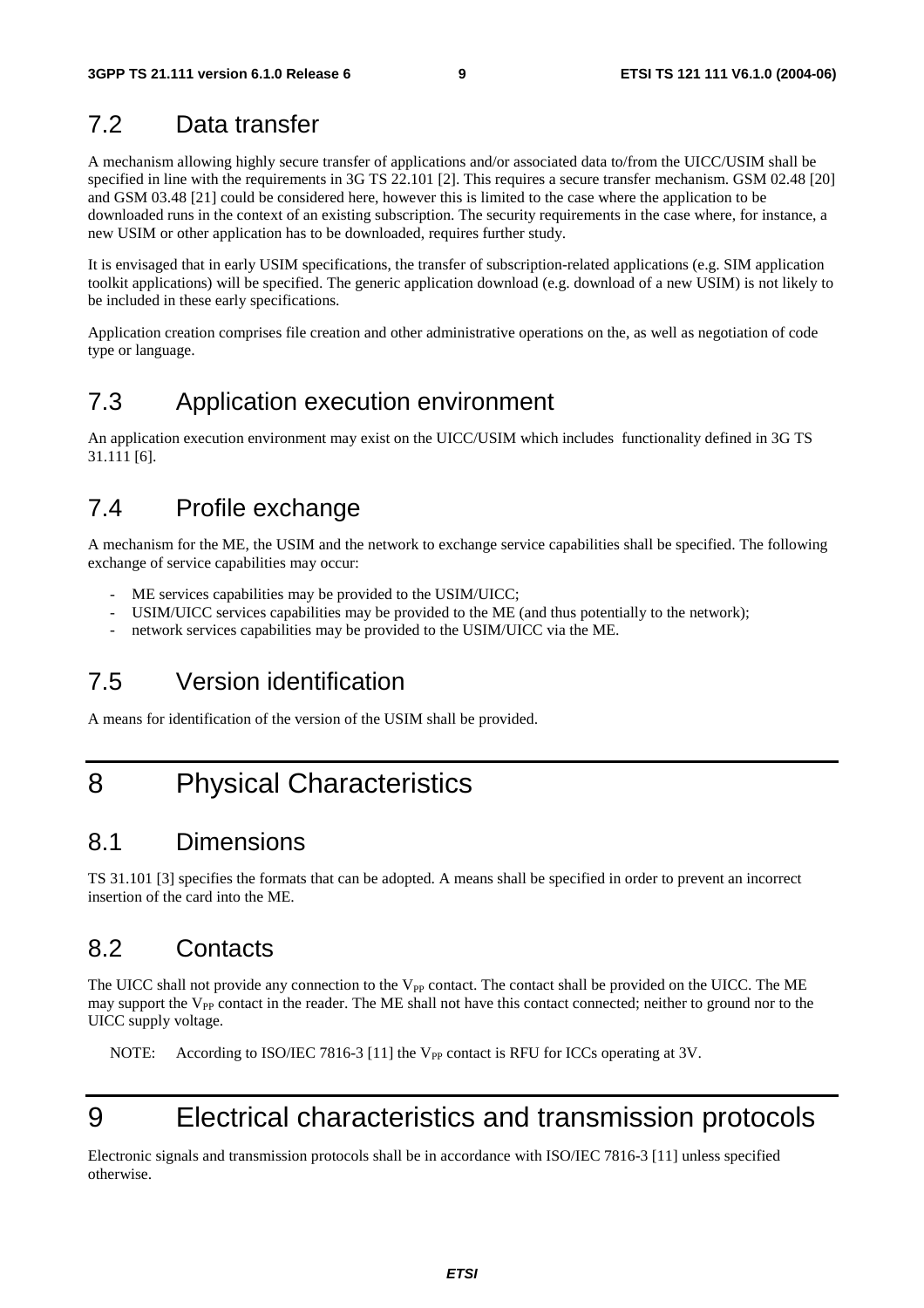The electrical specifications shall at least cover the 1.8V and 3V voltage ranges as specified in GSM 11.12 [9] and GSM 11.18 [10]. Lower voltages may be added in the future. 3G terminals shall not support 5V on the ME-UICC interface. Both ME and UICC shall support operational class indication as defined in ISO/IEC 7816-3 [11].

Both ME and UICC shall support at least two voltage classes.

Both UICC and ME shall support PPS as defined in ISO/IEC 7816-3 [11] with at least the values defined in GSM 11.11 [8].

The ME shall have the capabilities of initiating a warm reset as defined in ISO/IEC 7816-3 [11]. The UICC shall support warm reset as defined in ISO/IEC 7816-3 [11].

NOTE: The warm reset is used during a session when there is a need to restart the USIM due to internal modifications of data caused by user actions or network data downloading.

The UICC may indicate in the ATR to the warm reset that the specific mode is entered automatically, using the parameters that were used prior to the warm reset. In case of a cold reset, the UICC shall enter the negotiable mode.

In addition to the  $T=0$  protocol which is mandatory for the UICC and the ME, the  $T=1$  protocol shall be mandatory for the ME. It is optional for the UICC.

The speed enhancement as specified in GSM 11.11 [8] shall be supported by both the ME and the UICC.

#### 9.1 Power consumption indication

Power consumption figures are to be revised based on the need for more secure authentication algorithms, utilising crypto co-processors. In order to be compatible with the GSM specifications, the UICC shall meet the power consumption specifications set in GSM 11.12 [9] and GSM 11.18 [10] during the ATR. The USIM status information shall contain power consumption information, which is related to the operational class indicated in the ATR and the operating frequency indicated for running the authentication algorithm.

NOTE: The power consumption figure may differ between different applications on the UICC; thus a particular ME may support some applications in a card and reject others, depending on the power consumption values.

The ME may reject the USIM if it can not supply the current indicated in the status information and if this current is above the maximum value defined for use by the UICC for running the USIM.

### 10 Contents of the Elementary Files

#### 10.1 USIM information storage requirements

The USIM shall contain information elements for 3G network operations. The USIM may contain information elements related to the subscriber, 3G services and home environment or service provider related information.

The UICC shall provide storage capability for the following:

- UICC related information:
	- IC card identification: a number uniquely identifying the UICC and the card issuer;
	- Preferred language(s);
	- Directory of applications.
	- USIM related information:
		- Administrative information: indicates mode of operation of the USIM, e.g. normal, type approval;
		- USIM service table: indicates which optional services are provided by the USIM;
		- IMSI;
		- Language indication;
		- Location information;
		- Cipher key (Kc) and cipher key sequence number;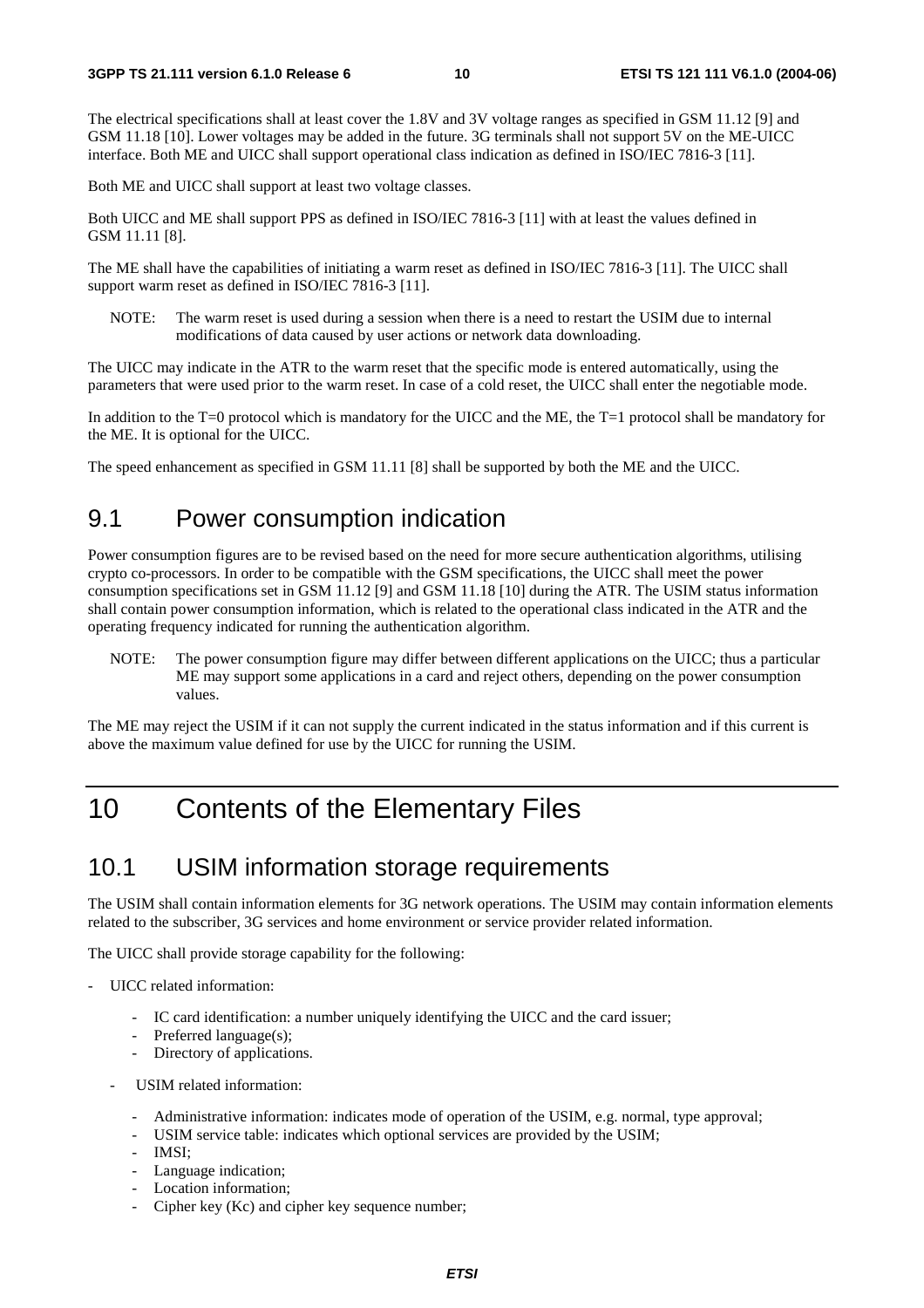- Access control class(es):
- Forbidden PLMNs:
- Phase identification;
- Ciphering Key for GPRS;
- GPRS location information;
- Cell Broadcast related information;
- Emergency call codes;
- Phone numbers (ADN, FDN, SDN);
- Short messages and related parameters;
- Capability and Configuration parameters;
- HPLMN search period [FFS];
- BCCH information: list of carrier frequencies to be used for cell selection [FFS].
- Information accessible to the USIM and other applications:

#### - ADN.

In addition, the USIM shall manage and provide storage for the following information in accordance with the security requirements of clause 5:

- $PIN$
- PIN enabled/disabled indicator;
- PIN error counter:
- Unblock PIN;
- Unblock PIN error counter:
- Data integrity keys;
- Subscriber authentication keys.

### 10.2 Phone Book

The Phone Book feature is based on the ADN functionality as defined in GSM 11.11 [8]. Additional features are identified in the following subclauses. A Phone Book entry consists of a record in an ADN file and, optionally, additional records which are placed in different EFs. In the latter case, a mechanism shall be defined to link all records in the same Phone Book entry. These features shall be supported by the ME while their support by the USIM is optional.

#### 10.2.1 Support of two name fields per entry

The support of two name fields per entry shall be specified to allow, for example, for two different representations of the same name (for example, in Japanese characters and in Latin characters).

#### 10.2.2 Support of multiple phone numbers per entry

The support of multiple phone numbers per entry shall be specified, for example, office, home, fax, mobile or pager. In addition to that, information for identifying those attributes are needed.

#### 10.2.3 Support of email address

The support of email addresses linked to Phone Book entries shall be specified. In addition to that, information for identifying these addresses is needed.

#### 10.2.4 Support of user definable groupings

The specification shall support the grouping of Phone Book entries into groups defined by the user, for example, business and private.

#### 10.2.5 Support of hidden entries

The specification shall support means of marking Phone Book entries as "hidden".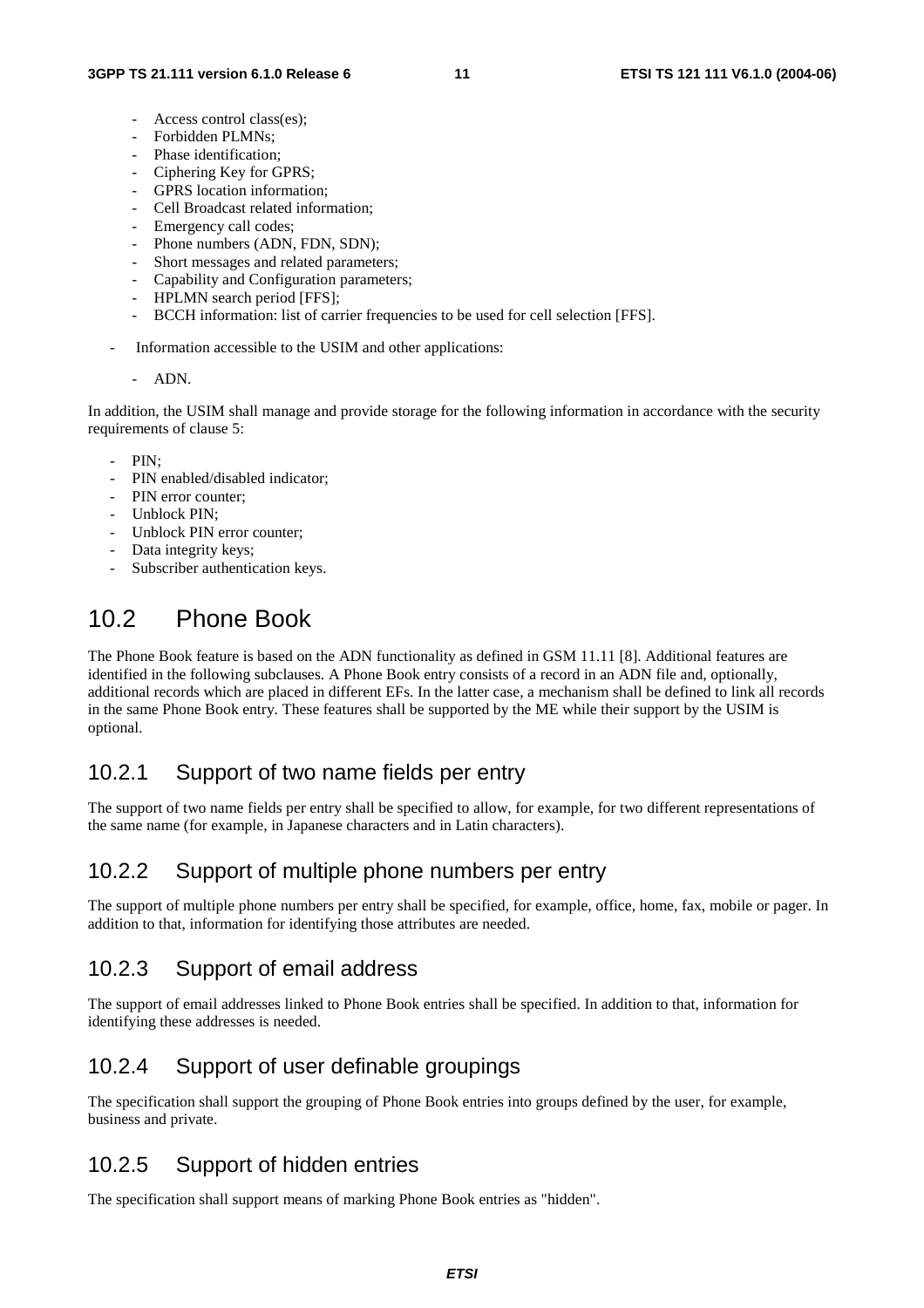#### 10.2.6 Number of entries

The specification shall support storage of at least 500 entries.

#### 10.2.7 Mode of alerting

[FFS]

#### 10.3 Storage of call details

The specification shall support provision of storage for call detail information. The call detail information consists of the following attributes:

- mobile terminated calls:
	- calling party number, date and time, calling party's name and status of call (i.e. answered or missed), duration and [FFS] charge;
- mobile originated calls: called party number, date and time, called party's name, duration and [FFS] charge;
- accumulated duration of preceding calls, separately for mobile originated and mobile terminated calls;
- accumulated charge information of preceding calls [FFS].

Call detail attributes are optional. A value to mark them as "undefined" shall be available.

NOTE 1: The calling/called party's name may be available from the Phone Book.

NOTE 2: The storage of multiparty call information is FFS.

### 11 3G/GSM interworking

#### 11.1 Void

#### 11.2 3G subscribers in a GSM network

3G 22.101 [2] requires that UMTS shall provide some mechanisms which permit UMTS subscribers to roam easily onto pre-UMTS systems and access the services.

Thus, the specification shall allow the UICC to be used with a dual mode (GSM/ 3G) ME and a GSM ME for the provision of GSM service.

NOTE: This does not, for example, preclude the support of the PDC application on a UICC.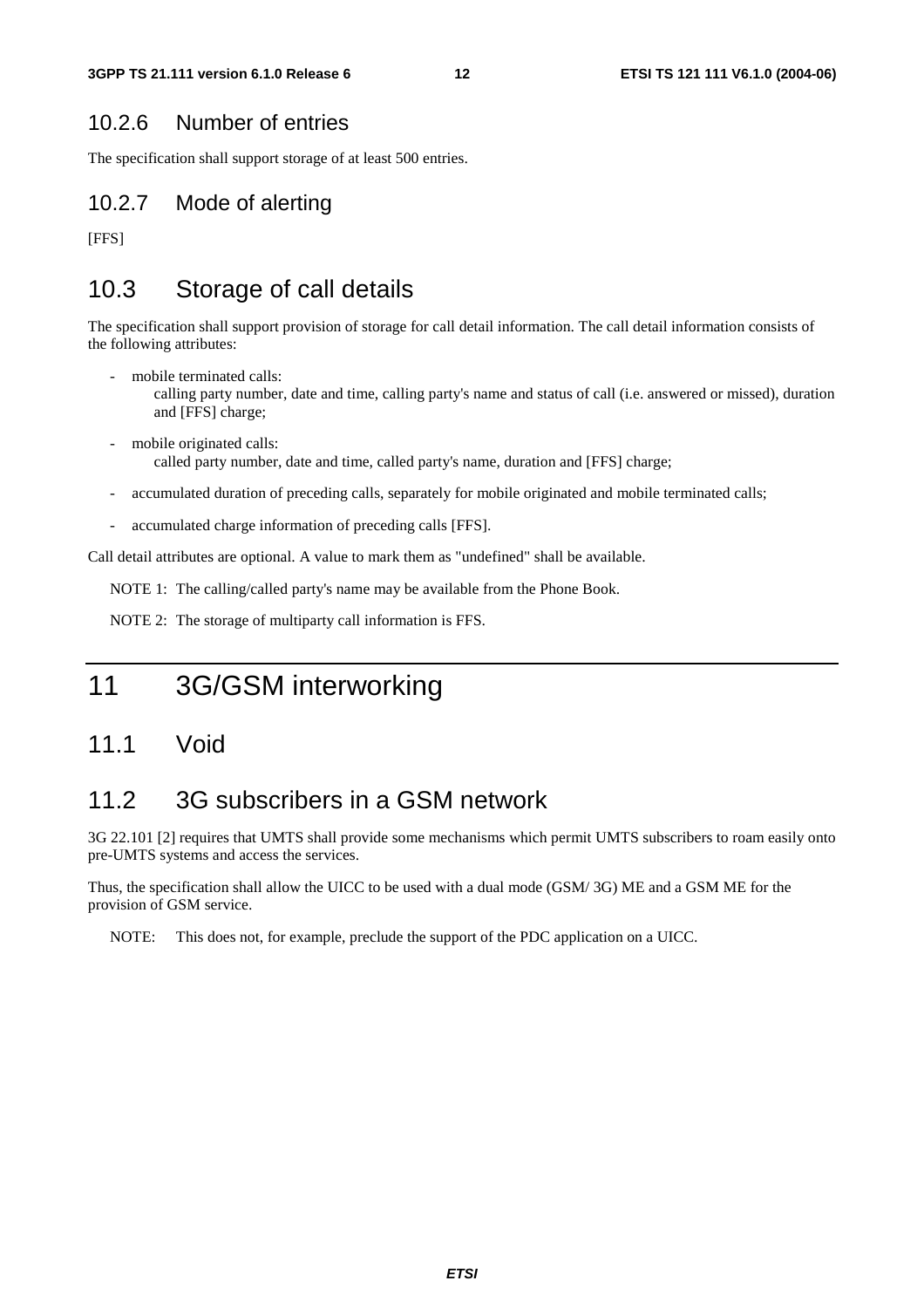# Annex A (Informative): Change history

The table below indicates all change requests that have been incorporated into the present document since it was initially approved by 3GPP TSG-T.

| <b>Change history</b> |              |           |           |     |     |                                                                                                                                                                               |       |            |
|-----------------------|--------------|-----------|-----------|-----|-----|-------------------------------------------------------------------------------------------------------------------------------------------------------------------------------|-------|------------|
| Date                  | TSG#         | TSG Doc.  | <b>CR</b> | Rev | Cat | Subject/Comment                                                                                                                                                               | Old   | <b>New</b> |
| 1999-06               | TP-03        | TP-99085  |           |     |     | Draft specification first approved at TSG-T #3                                                                                                                                | 2.0.0 | 3.0.0      |
| 1999-12               | TP-06        | TP-99255  | 001       |     | D   | References to new specifications and editorial changes                                                                                                                        | 3.0.0 | 3.0.1      |
| 2000-04               | TP-07        | TP-000017 | 002       |     | F   | Location of the UIA (3GPP integrity algorithm) aligned<br>with 33.102                                                                                                         | 3.0.1 | 3.1.0      |
| 2000-07               | TP-08        | TP-000097 | 003       |     | F   | Clarification of USIM application selection                                                                                                                                   | 3.1.0 | 3.2.0      |
|                       |              | TP-000097 | 004       |     | F   | Alignment with 33.102: removal of Enhanced User<br>Identity Confidentiality (EUIC) from R99                                                                                   |       |            |
| 2000-10               | TP-09        | TP-000150 | 005       |     | F   | Partial AID selection requirements                                                                                                                                            | 3.2.0 | 3.3.0      |
| 2001-03               | <b>TP-11</b> |           |           |     |     | Issued as version 4.0.0 in order to create a complete set<br>of specifications for release 4. The contents of version<br>4.0.0 are identical to the contents of version 3.3.0 | 3.3.0 | 4.0.0      |
| 2002-06               | TP-16        |           |           |     |     | Issued as version 5.0.0 in order to create a complete set<br>of specifications for release 5. The contents of version<br>5.0.0 are identical to the contents of version 4.0.0 | 4.0.0 | 5.0.0      |
| 2002-09               | <b>TP-17</b> | TP-020208 | 009       |     | A   | Clarification on the use of the USIM and the SIM                                                                                                                              | 5.0.0 | 5.1.0      |
| 2004-03               | TP-23        | TP-040023 | 010       |     | C   | Update with respect to the third form factor and removal<br>of an unused reference                                                                                            | 5.1.0 | 6.0.0      |
| 2004-06               | <b>TP-24</b> | TP-040100 | 011       |     | D   | Release 6 alignment                                                                                                                                                           | 6.0.0 | 6.1.0      |